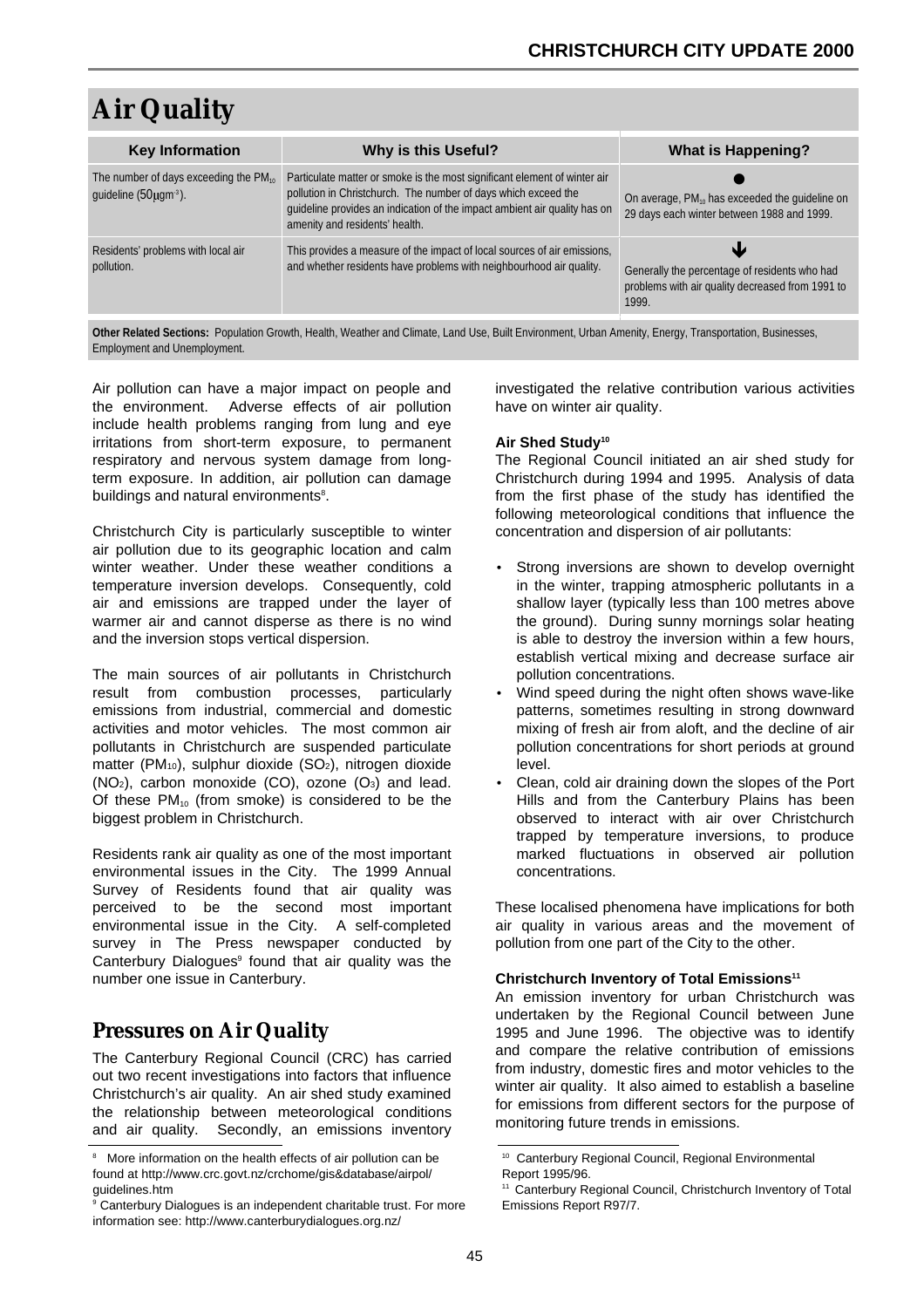The Christchurch inventory focused on emissions relating to a typical winter's day, reflecting the part of the year with significant air quality problems.

The emission inventory revealed that::

- Seventy eight per cent of Christchurch householders use electricity or gas (or both) as a method of home heating.
- Approximately 44 per cent of householders use a wood or coal burning appliance as their main method of home heating. Of these, approximately 62 per cent use woodburners, 30 per cent use open fires, and 8 per cent use enclosed coalburning appliances or incinerators.
- Eighty two per cent of particulate emissions  $(PM_{10})$ to the air on a typical winter's day result from domestic solid fuel heating.
- Motor vehicles are responsible for 90 per cent of nitrogen oxide  $(NO_x)$  emissions, 65 - 70 per cent of carbon monoxide (CO) and volatile organic compounds (VOC) emissions, and 60 per cent of carbon dioxide  $(CO<sub>2</sub>)$  emissions.
- Fifty per cent of sulphur oxide  $(SO_x)$  emissions are from industry, compared with a third from home heating.
- Peak times for emissions over the study area were 4pm to 10pm for  $PM_{10}$ , CO, SO<sub>x</sub>, VOC and CO<sub>2</sub> and 10am and 4pm for NO<sub>x</sub>.
- Lowest emission times over the study area were 6am to 10am for  $PM_{10}$  and 10pm to 6am for CO, NO<sub>x</sub>, SO<sub>x</sub>, VOC and CO<sub>2</sub>.

# **Air Quality Trends**

The Canterbury Regional Council undertakes extensive air quality monitoring within Christchurch. Suspended particulate matter  $(PM_{10})$ , sulphur dioxide, nitrogen oxide, nitrogen dioxide and carbon monoxide have been monitored at a site in St Albans since 1988. Wind speed, wind direction and air temperature at ground level and at three metres are also measured. In addition, some monitoring of visibility and humidity has been carried out at this site.

In 1995 three additional monitoring sites were established in residential areas in Hornby and Beckenham, and in a residential area adjacent to a large industrial area in Opawa. The Beckenham site was discontinued in 1997. Not all pollutants are monitored at each site.

In general, air quality varies throughout the day. The lowest pollutant concentrations occur around midday, while peaks in pollutant concentrations generally occur in the evenings from 8pm to midnight. Concentrations reduce to low levels during the early morning and peak again with morning traffic. Most pollution peaks occur during the winter months. The exception is  $SO<sub>2</sub>$ concentrations at Hornby where effects of  $SO<sub>2</sub>$ , influenced by industrial activity, can occur throughout the year.

**Table 2.8 Summary of the Ministry for the Environment Guidelines for Ambient Air Quality**

|                                                                                                  | Average<br>Period                      | Concentration                                                                                                       |  |  |  |
|--------------------------------------------------------------------------------------------------|----------------------------------------|---------------------------------------------------------------------------------------------------------------------|--|--|--|
| Particulates* (PM <sub>10</sub> )                                                                | 24 hours                               | 120 $\mu$ g/m <sup>3</sup>                                                                                          |  |  |  |
|                                                                                                  | 24 hours                               | $50\mu$ g/m <sup>3</sup>                                                                                            |  |  |  |
| Sulphur dioxide                                                                                  | 10 min<br>1 hour<br>24 hours<br>Annual | 500 $\mu$ g/m <sup>3</sup><br>350 $\mu$ g/m <sup>3</sup><br>125 $\mu$ g/m <sup>3</sup><br>50 $\mu$ g/m <sup>3</sup> |  |  |  |
| Carbon monoxide                                                                                  | 1 hour<br>8 hours                      | $30 \text{ mg/m}^3$<br>10 mg/m $3$                                                                                  |  |  |  |
| Nitrogen dioxide                                                                                 | 1 hour<br>24 hours                     | 300 $\mu$ g/m <sup>3</sup><br>100 $\mu$ g/m <sup>3</sup>                                                            |  |  |  |
| Lead                                                                                             | 3 months                               | 0.5-1.0 $\mu$ g/m <sup>3</sup>                                                                                      |  |  |  |
| Ozone                                                                                            | 1 hour<br>8 hour                       | 150 $\mu$ g/m <sup>3</sup><br>100 $\mu$ g/m <sup>3</sup>                                                            |  |  |  |
| $mg =$ milligrams, i.e grams/10 <sup>3</sup><br>$\mu$ g = micrograms, i.e grams/10 $\textdegree$ |                                        |                                                                                                                     |  |  |  |

- Ambient air quality is air quality in a general area, i.e away from the influence of a specific contaminant discharge. In March 1996 the Canterbury Regional Council adopted a
- monitoring and reporting guideline for PM<sub>10</sub> of 50µg/m<sup>3</sup>.

Source: Ministry for the Environment and Canterbury Regional Council.

### **Suspended Particulate Matter (PM<sub>10</sub>)**

The Canterbury Regional Council 24-hour guideline for  $PM_{10}$  concentrations (50 $\mu$ gm<sup>-3</sup>) has been exceeded every year since 1988 (Figure 2.8). The number of days which exceeded the guideline varied from 19 to 39 days per year for the period, with the average number of excessive concentrations being 29 days. This is equivalent to having one month a year with air quality that is hazardous to people's health. Maximum 24-hour concentrations of  $PM_{10}$  averaged 185  $\mu$ gm<sup>3</sup> during the 1988 to 1999 period, which is three and a half times greater than the CRC guideline and well above the Ministry for the Environment's 120  $\mu$ gm<sup>-3</sup> guideline. As winter air quality is controlled by the weather, variation between years can be quite large, making it difficult to distinguish whether a trend exists or not.



Source: Canterbury Regional Council.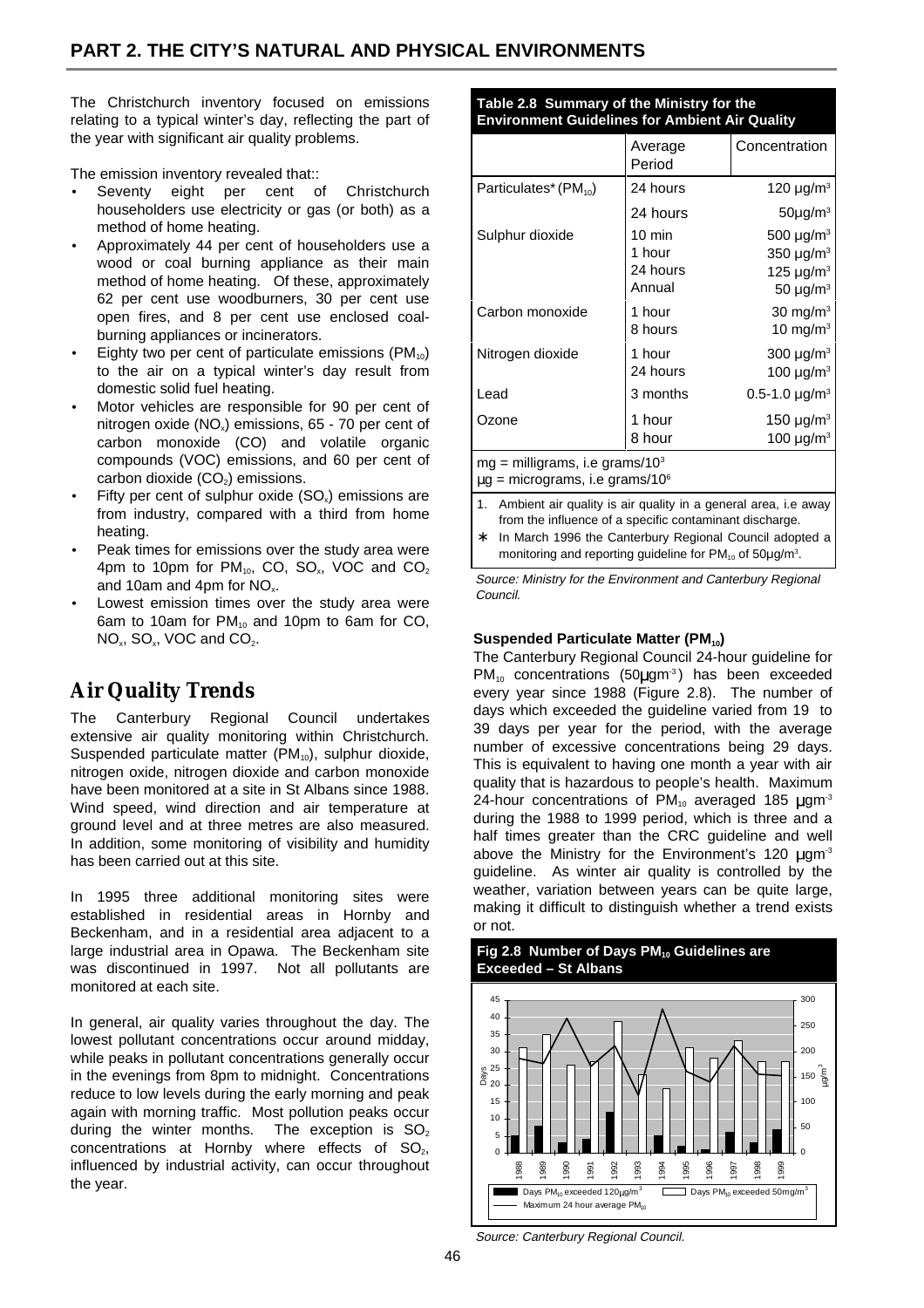### **CHRISTCHURCH CITY UPDATE 2000**



Source: Canterbury Regional Council.

On most high pollution nights, levels recorded at the St Albans monitoring site were higher than those recorded at other sites. Variations in emissions and proximity to sources could account for some of the differences between sites. The areas of nonresidential open space near Hornby and to a lesser extent Opawa could also explain some of the variation between these sites and the residential site in St Albans<sup>12</sup>.

#### **Carbon Monoxide (CO)**

Concentrations of carbon monoxide have exceeded the eight-hour guideline during each year since 1988. The St Albans site averages 10 days a year with CO concentrations greater than the 10  $\mu$ gm<sup>-3</sup> guideline (Figure 2.9). Between 1995 and 1999, one-hour concentrations of CO did not exceed the one-hour quideline of 30  $\mu$ qm<sup>-3</sup>.

Carbon monoxide is also monitored at Hornby. The maximum one-hour concentrations are shown on Figure 2.9. Generally, maximum concentrations of CO at Hornby were around half those recorded at St Albans. As a result CO concentrations at Hornby exceeded the guidelines on fewer days than at St Albans.

#### **Sulphur Dioxide (SO<sub>2</sub>)**

The maximum annual 24-hour average concentration of sulphur dioxide at the St Albans monitoring site was consistently lower than the relevant guideline between 1988 and 1999 (Table 2.9 and Figure 2.10). Concentrations of  $SO<sub>2</sub>$  measured at the St Albans site show seasonal variations, with higher concentrations occurring during the winter period. Maximum concentrations at Hornby can occur throughout the year, with minimum concentrations during the period from early December to mid-February. This is likely to be due to the industrial nature of the area and the impact of  $SO<sub>2</sub>$  emissions from nearby industries.

#### **Nitrogen Dioxide (NO2)**

Nitrogen dioxide levels showed a decreasing trend



Source: Canterbury Regional Council.

between 1988 and 1999 (Figure 2.10), except for a peak in 1990 when the 24-hour guideline of 100 $\mu$ gm<sup>-3</sup> was exceeded with an annual 24 hour maximum of  $184 \mu$ gm<sup>-3</sup>. This was over twice as high as any other record and is probably the result of a single one-off event.

#### **Lead Monitoring**

Figure 2.11 shows the lead concentration for the period 1989 to 1999 at the St Albans site. There was a noticeable decrease in lead concentrations over this period, reflecting the change to unleaded fuel in motor vehicles. As a result, the lead guideline of 0.5- 1.0 $\mu$ gm<sup>-3</sup> (three-monthly average) was not been exceeded at the St Albans site after the winter of 1989. After January 1996 the lead concentrations remained below  $0.1 \mu$ gm<sup>-3</sup> compared with the guideline of 0.5 to  $1.0$  $\mu$ gm $^{-3}$ .

# **Carbon Monoxide Monitoring at Riccarton Road**

Carbon monoxide monitoring was carried out by the Canterbury Regional Council on Riccarton Road during June and July of 1993 and from March to June in 1996. The purpose of this monitoring was to



Source: Canterbury Regional Council.

<sup>&</sup>lt;sup>12</sup> Canterbury Regional Council, Annual Air Quality Monitoring Report 1998, U99/26.